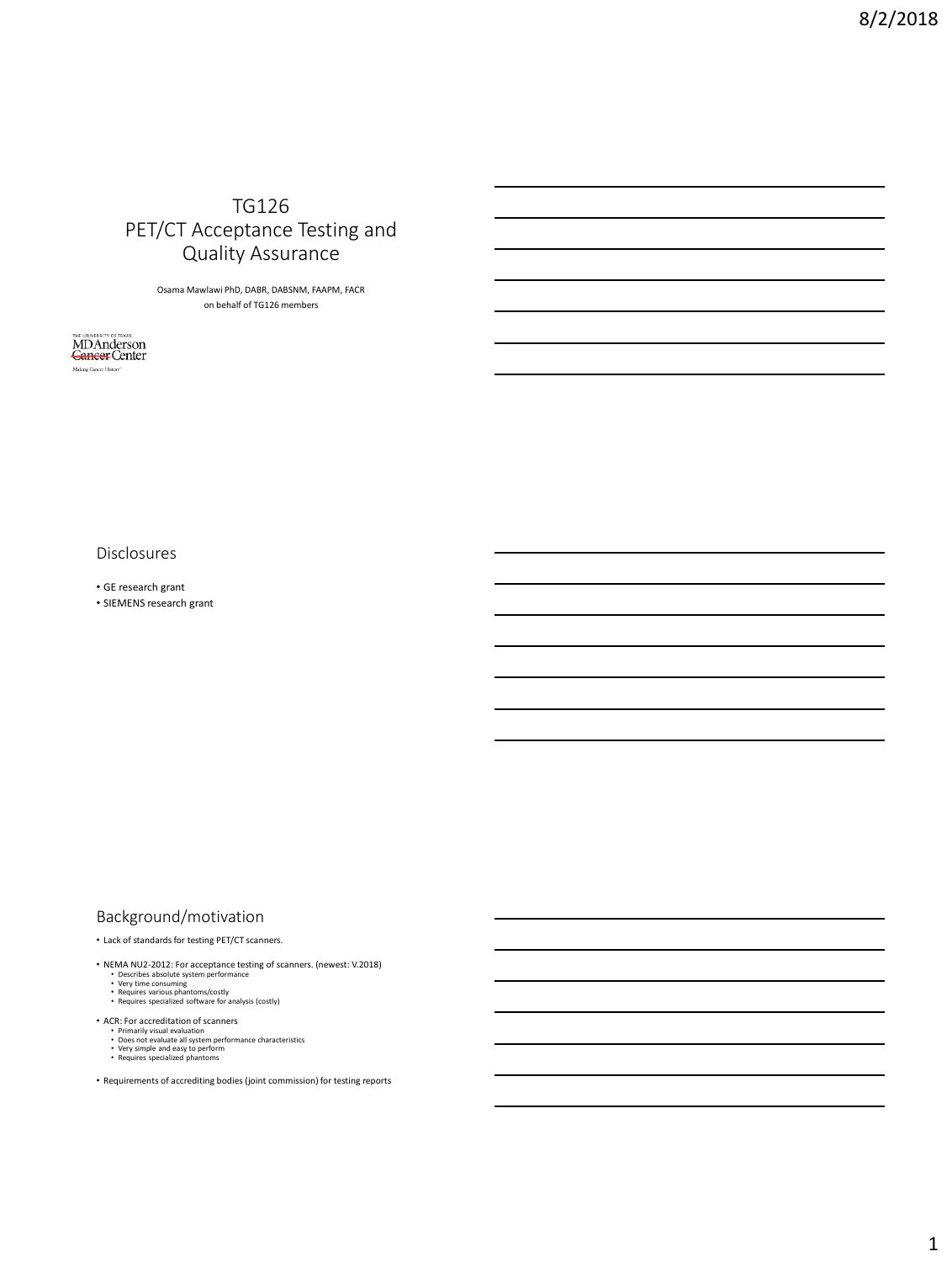#### The Joint Commission Diagnostic Imaging · Issued August 10, 2015 · **Requirements**

#### **For the first time, the Joint Commission is requiring phantom-based PET/CT scanner performance testing**

"*At least annually, a diagnostic medical physicist conducts a performance evaluation of all positron emission tomography (PET) imaging equipment. The evaluation results, along with recommendations for correcting any problems identified, are documented*"

#### **Required**

- *Image uniformity/system uniformity High-contrast resolution/system spatial resolution Low-contrast resolution or detectability*
- 
- *Artifact evaluation*

**Recommended** • *Sensitivity*  • *Energy resolution* • *Count-rate performance.*

#### Background

- TG126 formalized in 2006!!
- Leadership of Dr. Jon Anderson UT southwestern
- Transitioned to Dr. Osama Mawlawi UT MD Anderson.
- Several committee members over the years.

#### • Current committee:

| Jon     | Anderson          | <b>LIT Southwest</b>          | Paul              | Kinahan     | University of Washington  |
|---------|-------------------|-------------------------------|-------------------|-------------|---------------------------|
| Ishtiag | Bercha            | WellSpan York Hospital        | Osama             | Mawlawi     | <b>MDACC</b>              |
| Janice  |                   | Campbell Beaumont Hospital    | Charles           | Schmidtlein | <b>MSKCC</b>              |
|         | Georges El Fakhri | MGH                           | Jon               | Shepard     | Fusion Physics - constlt. |
| James   | Halama            | Lovola University             | Dimitris Visvikis |             | Insern: Brest - France    |
| David   | Jordan            | University Hospitals Clevland | John              | Wolodzko    | Consultant                |
| Brad    | Kemp              | mayo Clinic                   | Wesley            | Wooten      | Consultant                |

#### Evolution of the TG126 strategy

- Develop code to analyze data as per the NEMA standard
	- Adhere to the rigor of NEMA
	- Is that really needed for annual testing vs. acceptance testing • Who will maintain the software once developed
	-
	- Are there any liabilities
- Requires specialized phantoms (costly & difficult to move around consultant) • Develop testing procedures similar to the NEMA standard (NEMA-lite) that do not require specialized phantoms or software.
- 
- Practical and useful tests
- Based on images rather than raw data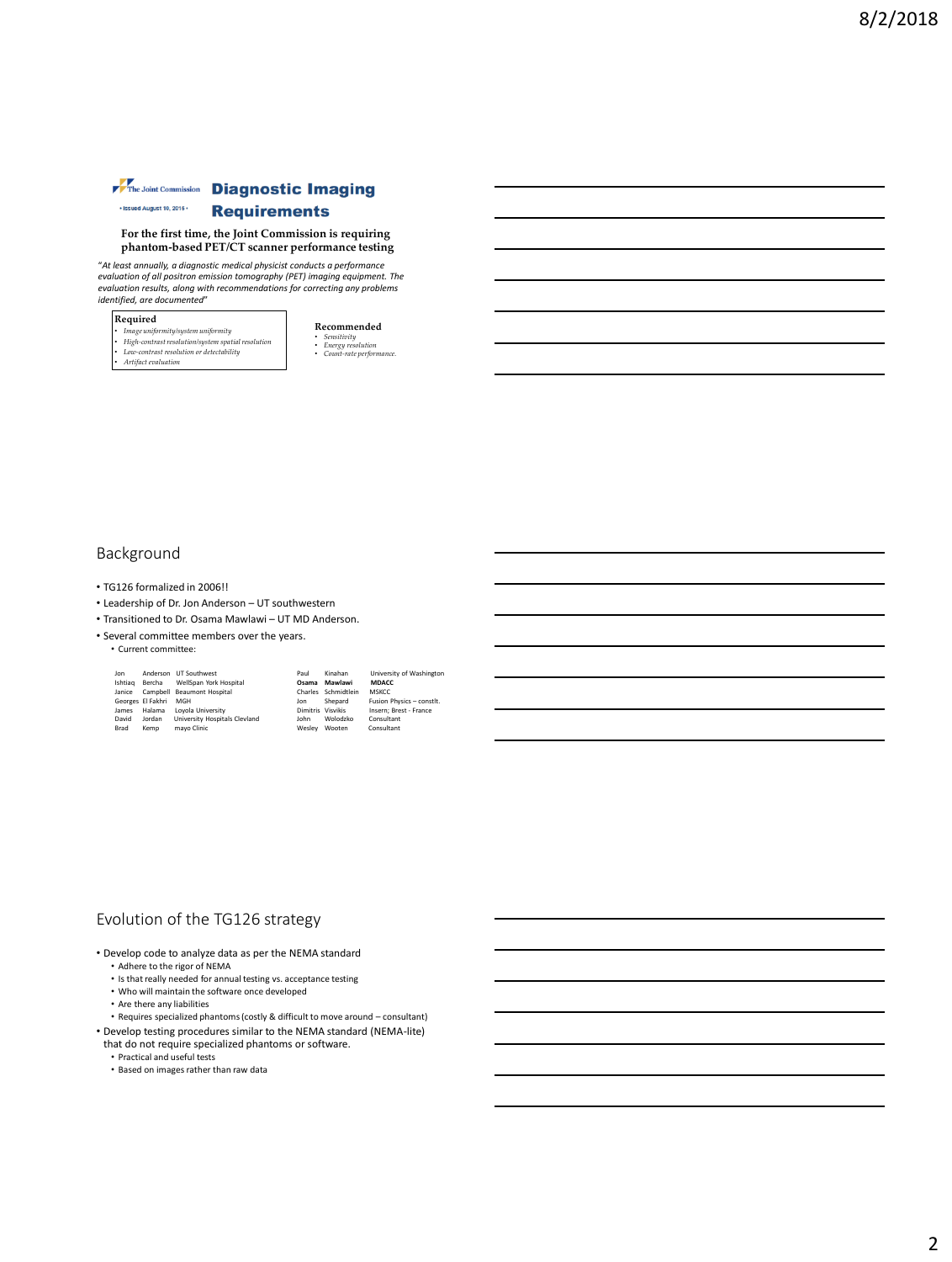## Evolution of TG126 strategy

- The purpose of Task Group 126, PET/CT Acceptance Testing and Quality Assurance, is to provide a standardized set of acceptance and periodic tests that can be **easily implemented** in a QA program for various PET/CT system platforms from different manufacturers.
- The intent of the Task Group members was to develop procedures that **adhere to the spirit of the NEMA document**
- Do **not require the purchase of specialized equipment** to perform the experiments (beyond standard, inexpensive and easily obtainable<br>phantoms and those supplied by the manufacturer) <u>or specific</u><br><u>software t</u>o analyze the acquired data.

#### Evolution of TG126 strategy

- **Philosophy:** The proposed tests are to be performed following installation as well as for annual testing.
- When performed following installation of a system they represent the baseline standard.
- When performed for annual testing they represent the system performance for that year and the results are compared with the baseline values.
	- In this regard the annual testing assesses the variation from baseline rather than the absolute system performance.

### Evolution of TG126 strategy

- NEMA NU2 standard:
	- Resolution
	- Sensitivity
	- Count rate performance
	- Image quality
	- Accuracy
- Alignment

• Added:

- ACR (Image Quality)
- Uniformity
- Removed
	- Image quality (replaced by ACR)

Note that there are no tests identified for timing resolution, energy resolution, gating accuracy etc.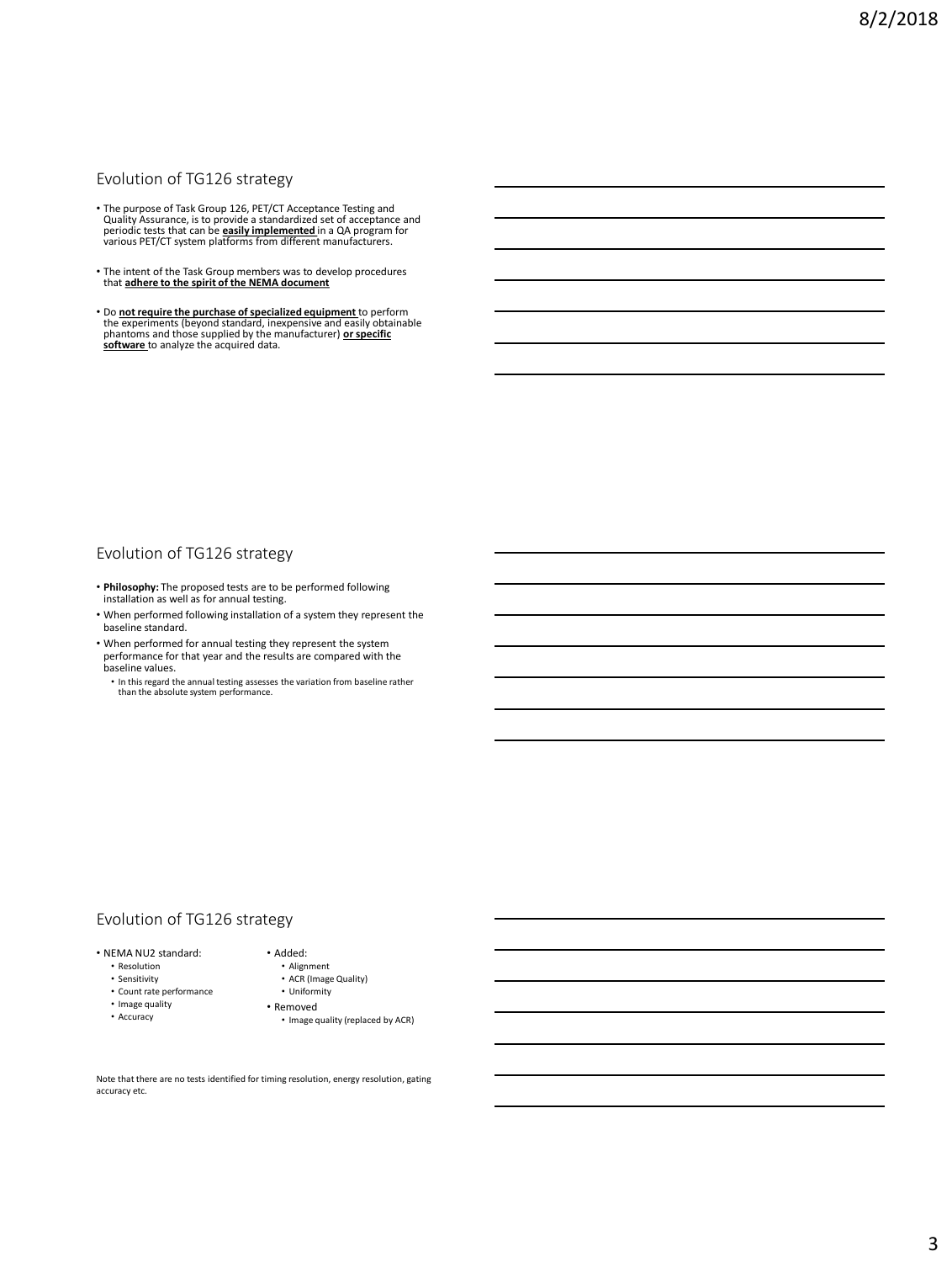#### Resolution

- Same approach as NEMA.
- Use capillary tubes for point sources in air positioned at different locations (0,1), (0,10), (0,20) at center and ¼ or 3/8 FOV.
- Acquire the data for 5-10 million counts.
- Reconstruct images using FBP or clinical protocol
- Use the smallest pixel size (largest matrix with the smallest FOV) to properly sample the PSF. Pixel size < 1/3 of the FWHM
- Use imageJ or similar software to generate a PSF to measure the FWHM in the transverse and axial direction for each point source and location.





#### Alignment

- The resolution test can also be used to perform the Alignment of the PET and CT components of the scanner.
- When making the point sources in the capillary tubes, add CT contrast to the F-18 mixture such that the point source can be see in the PET as well as the CT scan.
- Few drops of contrast is enough.
- On the fused images, measure the distance between the centroids of the PET and CT images. Determining the Centroids can be done by visual inspection or using software such as imageJ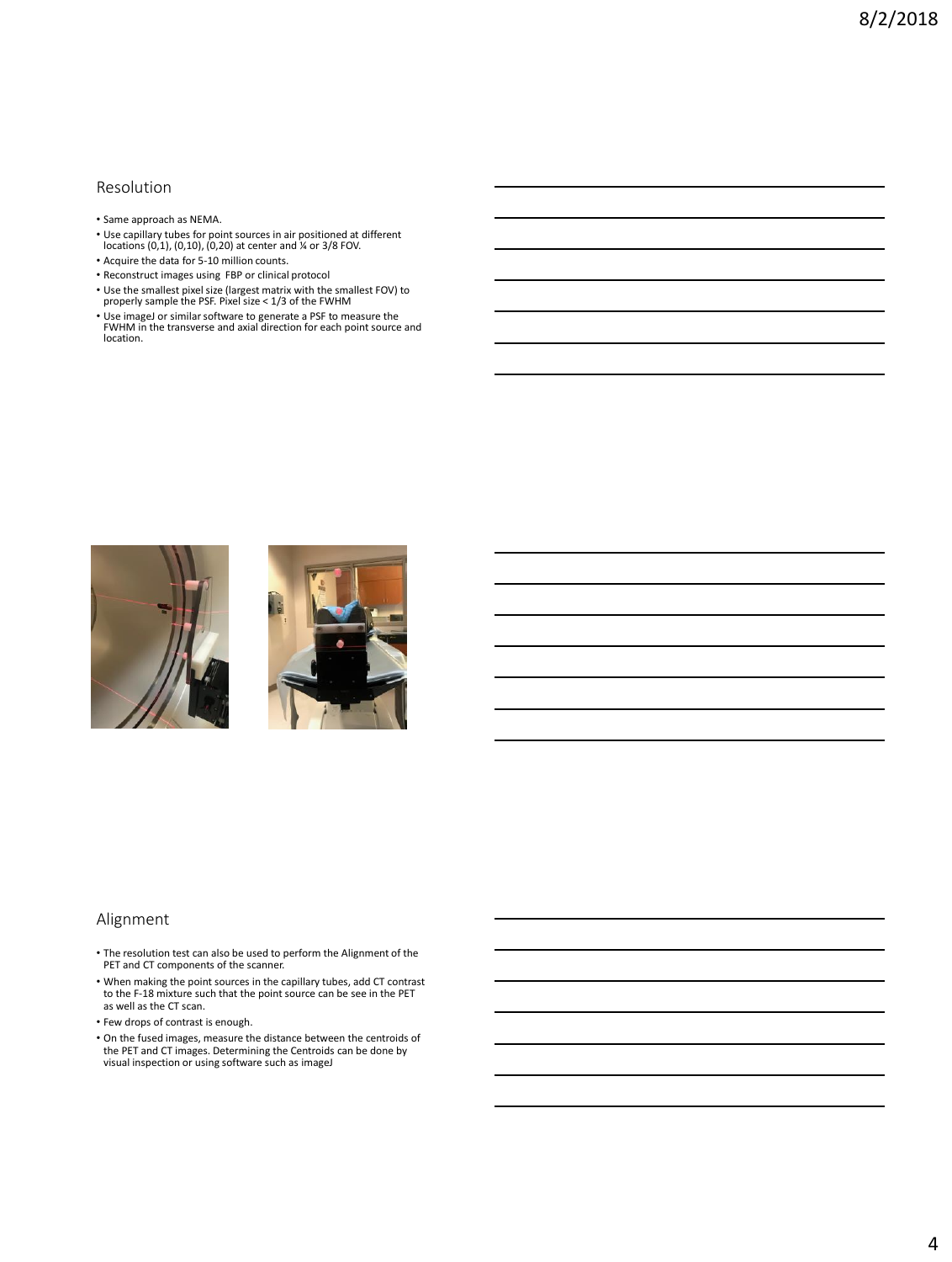

# Sensitivity (cps/kBq)

• Two approaches for this measurement.

- (1) NEMA approach using cascaded tubes (cheap phantom \$300) or your<br>
Wh site specific tube.<br>
When some twist of the other tubes).<br>
Fill ine source with 100-150 uC (make sure to record the activity and time)<br>
F
	-
	-
	-
	-
	-
	-
	-
	-

#### Sensitivity



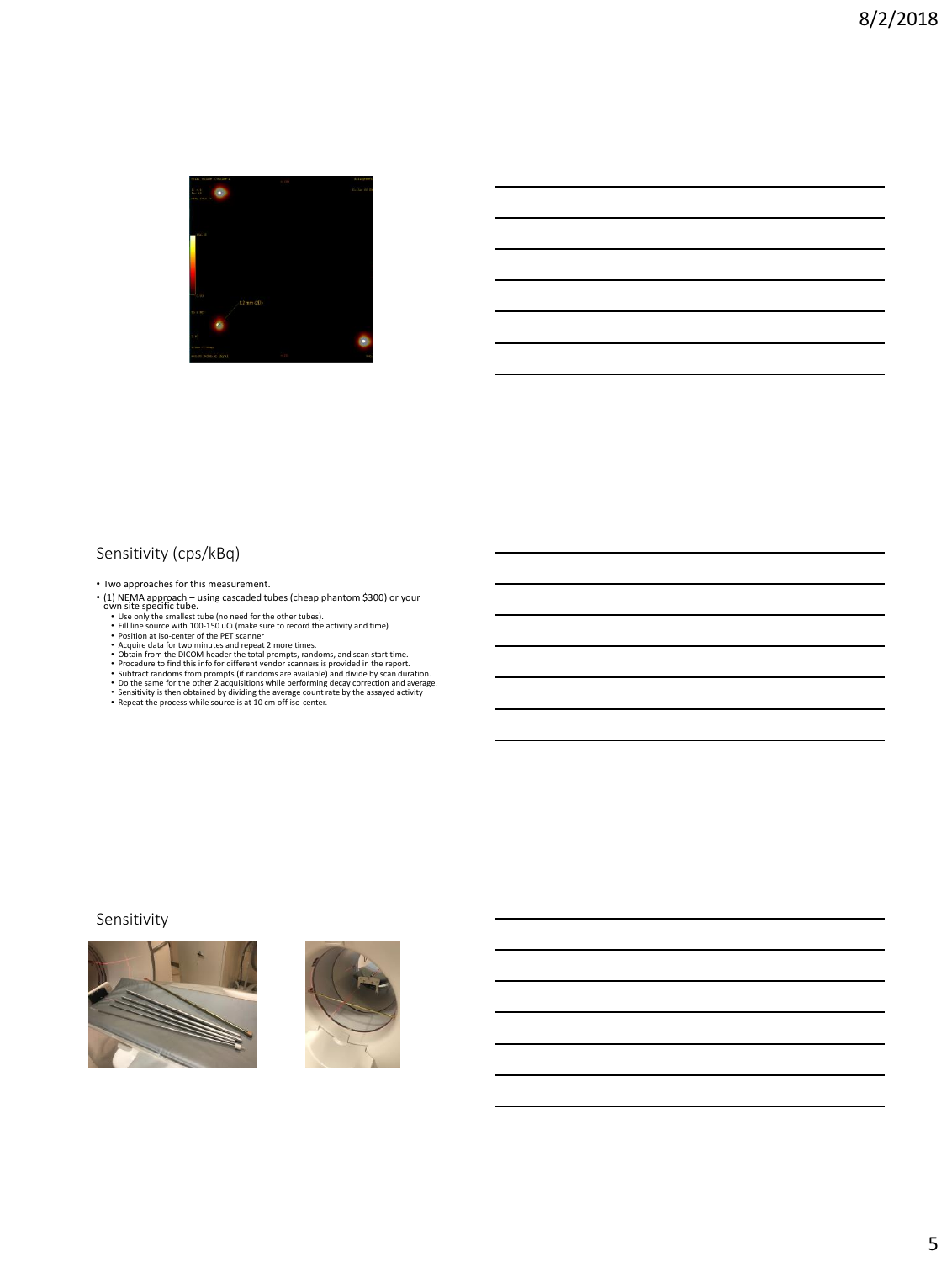#### Sensitivity

- (2) use the calibration factor as a measure of sensitivity
	- For GE systems this is called the WCC factor For SIEMENS systems this is called the ECF
	-
	- Procedures for obtaining this value for different vendor systems is available in the TG report.
	- Tracking this value over time shows the variability of the system sensitivity performance.



#### Count rate performance

- Done using the same method as NEMA but using a standard 20cm
- phantom. Fill the phantom with 15-20 mCi and position it at iso-center in the PET FOV.
- 
- **For baseline testing:** Image the phantom over 6-7 halflives, each scan of 15 min duration with 15 min delay. Reconstruct the images with all corrections.
- **For annual testing:** Image the phantom 2-3 times at different activity levels. Each scan with 15 min duration and reconstruct the images with all corrections.
- For each scan obtain the total prompts and total delays from the DICOM header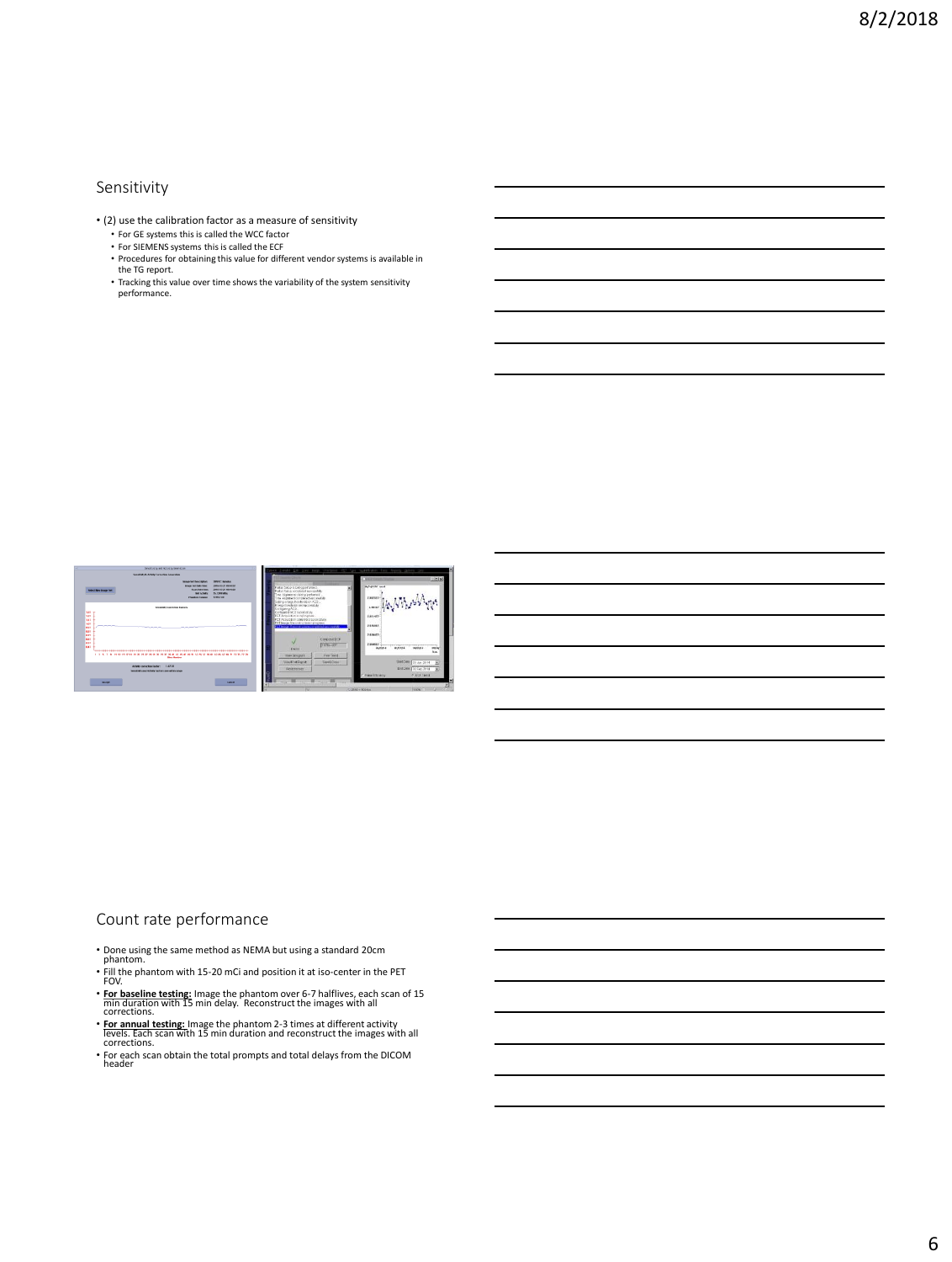### Count rate performance

• 
$$
R_{NEC} = \frac{R_T^2}{R_T + R_S + k f R_R}
$$

- $NMEC = \frac{R}{R} + \frac{R}{S} + k \int R_R$ <br>• Its the fraction of the FOV subtended by the phantom<br>• k is a factor that depends on the Randoms correction technique (k = 1 for noiseless randoms<br>• estimate and k = 2 for noisy randoms estim
- Given that scatter or scatter fraction might not be readily available, the above equation can be modified to:

• 
$$
R_{PNEC} = \frac{(R_P - R_D)^2}{R_P + (\frac{k}{2} - 1) R_D}
$$

Where  $\rm R_{PNEC}$  is the psduo NECR

# Count rate performance

Obtain the acquisition duration for each acquisition or frame  $(T)$ . Compute prompts rate, for acquisition *i* as  $R_P = \frac{C_P}{T_i}$ Compute delays rate, for acquisition *i* as  $R_D = \frac{C_D}{T_i}$ For a noiseless randoms correction (such as randoms from singles correction),  $R_{PNEC}$  is

$$
R_{PNEC} = \frac{(R_P - R_D)^2}{R_P - \frac{R_D}{2}}
$$

Where  $R_{PNEC}$  is the psduo NECR

#### Count rate performance

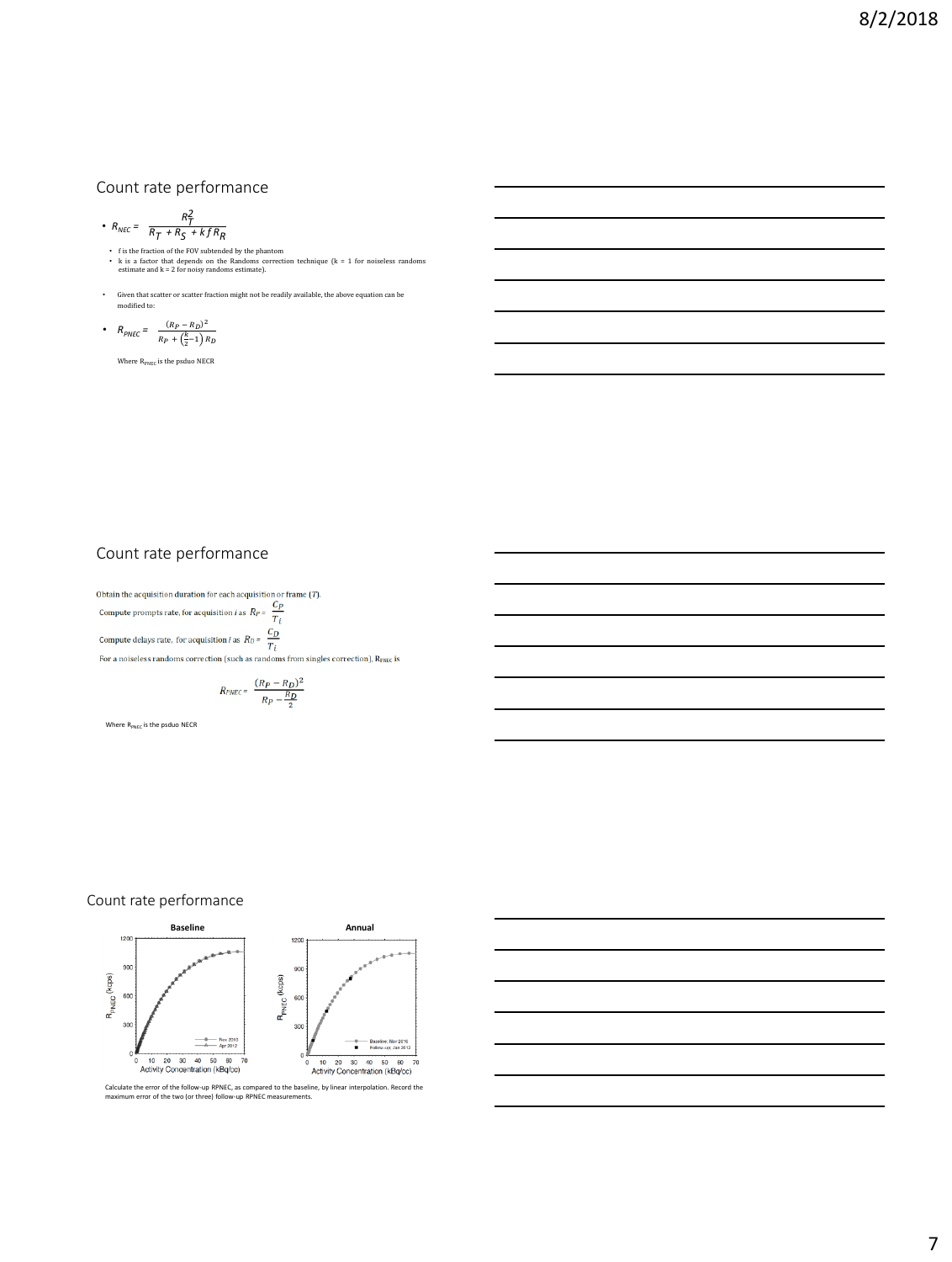#### Accuracy of corrections

- From the images of the count rate measurement, draw an ROI that is 75% of the diameter of the phantom
- Calculate the SUV in that ROI • Plot the results for the different acquisitions.
- Calculate the error of the followup SUV, as compared to the baseline, by linear interpolation.





#### ACR – Image quality

- Uses the ACR phantom and follows a similar process of ACR testing
- Doubles as ACR testing for accreditation

|  | Table 10. Phantom Dose Chart |              |              |  |  |
|--|------------------------------|--------------|--------------|--|--|
|  | <b>Patient Dose (mCi)</b>    | Dose A (mCi) | Dose B (mCi) |  |  |
|  | 4                            | 0.14         | 0.33         |  |  |
|  | 6                            | 0.21         | 0.50         |  |  |
|  | 8                            | 0.28         | 0.66         |  |  |
|  | 10                           | 0.35         | 0.83         |  |  |
|  | 12                           | 0.42         | 0.99         |  |  |
|  | 14                           | 0.49         | 1.15         |  |  |
|  | 16                           | 0.56         | 1.32         |  |  |
|  | 18                           | 0.63         | 1.48         |  |  |
|  | 20                           | 0.70         | 1.65         |  |  |
|  |                              |              |              |  |  |

#### ACR – Image quality

- Image the phantom using the standard clinical protocol.
- Make sure the scan time post dose assay is the same (+/- 5-10 min) between the baseline and annual testing scans.
- Reconstruct the images using the standard clinical protocol and reformat the images to 1 cm thick slices.
- Measure and record the SUVmax and SUVmin for the various cylinders
- Measure the SUVmean in a 6-7 cm ROI in the background.
- Calculate the contrast ratio for the hot cylinders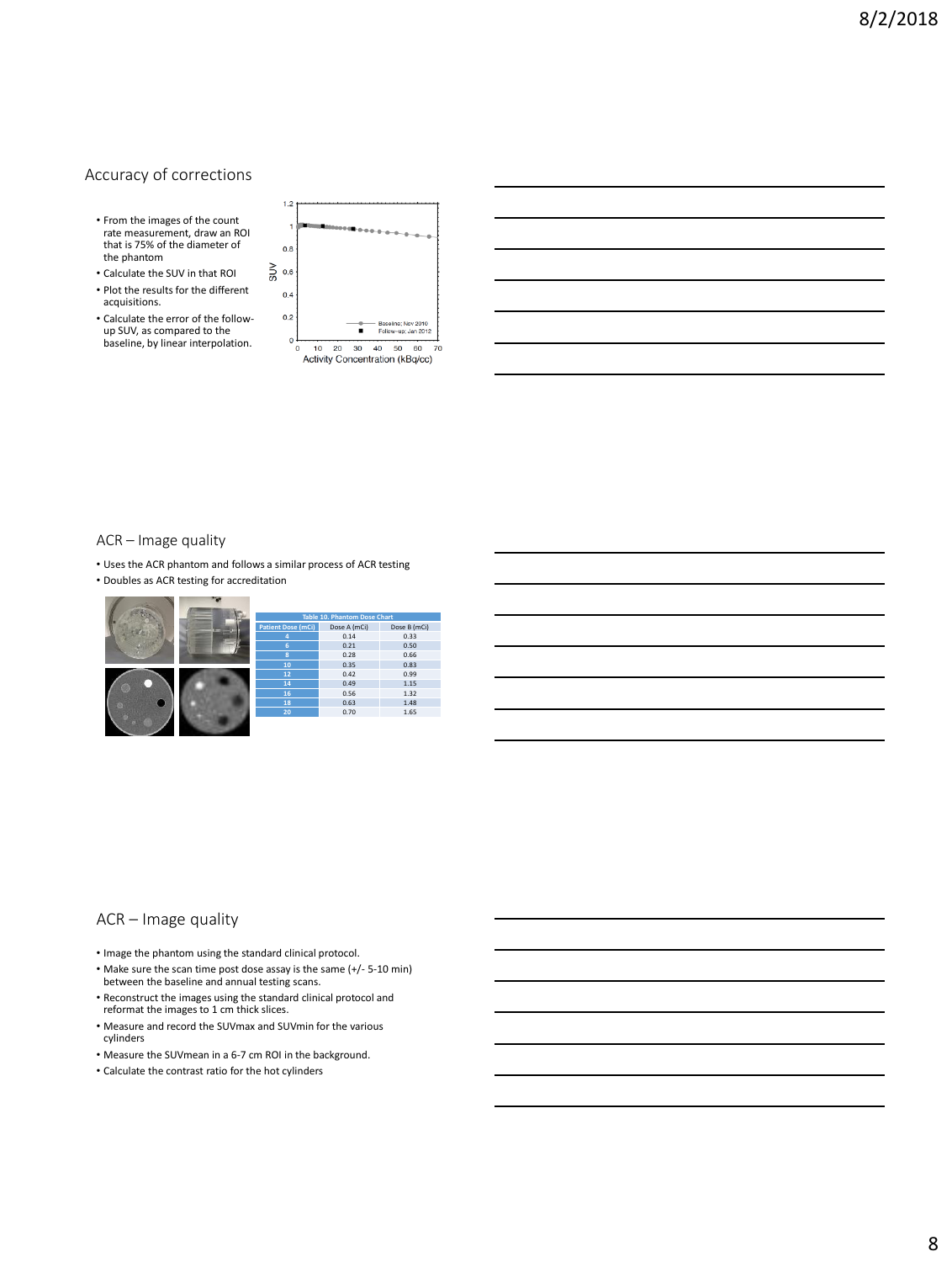#### ACR – image quality data reporting



*Contrast Ratio =* 

#### Image Uniformity

- The purpose of this test is to provide a measure of the deviation in the activity concentration **within a slice** as well as **across slices** of a uniform phantom.
- Uses data that was acquired as part of the count rate test.
- Draw 5 ROIs with 3 cm diameter at 3, 6, 9, 12 and center.
- Copy ROIs to all slices
- Record mean, min and max ROI activity concentration

#### Image Uniformity

- Uniformity within the slice: The integral uniformity within a slice is based on the mean values for the 5 circular ROIs
	-
	-
	- *IU<sub>i</sub>*  $ROL_{max}$  *ROImax*<sup>-RO*Imin*</sub><br>• ROI<sub>max</sub> is the maximum of the 5 mean values in that slice, and ROI<sub>min</sub> is the minimum of the 5 mean values within the slice.</sup>
- Uniformity across slices:
	- For each ROI location, determine the largest ROI mean value, from slice *j,* and the smallest ROI mean value, from slice *k*.

*►* Integral axial uniformity is given by: *IU*<sub>axial</sub>=  $\frac{ROI_j - ROI_k}{ROI_j + ROI_k}$ .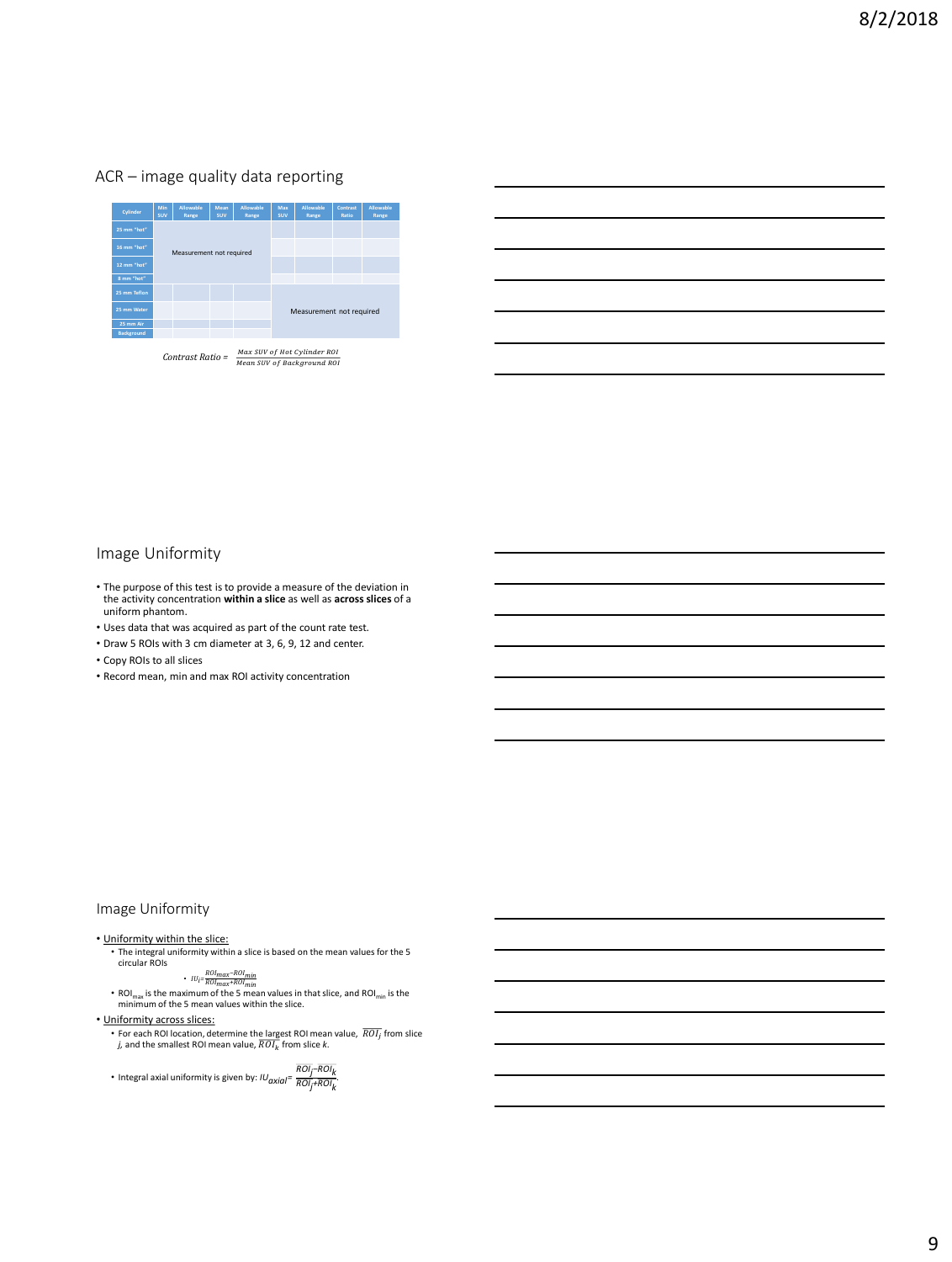# **Image Uniformity**

Exclude the front and end slices from this calculation due to noise in edge slices

|                            |                                 | <b>BOI Morre</b> |                  |                                                   |
|----------------------------|---------------------------------|------------------|------------------|---------------------------------------------------|
| <b>Slice</b>               | ROI, ROI, ROI, ROI <sub>4</sub> |                  | ROI <sub>5</sub> | <b>Integral Uniformity</b><br>within Slice $IU_i$ |
| $\bar{z}$                  |                                 |                  |                  |                                                   |
| $\overline{\mathbf{3}}$    |                                 |                  |                  |                                                   |
| 4                          |                                 |                  |                  |                                                   |
| $\overline{\mathbf{s}}$    |                                 |                  |                  |                                                   |
| 6                          |                                 |                  |                  |                                                   |
| 7                          |                                 |                  |                  |                                                   |
| $\overline{\mathbf{8}}$    |                                 |                  |                  |                                                   |
| 9                          |                                 |                  |                  |                                                   |
| 10                         |                                 |                  |                  |                                                   |
| 11                         |                                 |                  |                  |                                                   |
| 12                         |                                 |                  |                  |                                                   |
| 13                         |                                 |                  |                  |                                                   |
| 14                         |                                 |                  |                  |                                                   |
| 15                         |                                 |                  |                  |                                                   |
| 16                         |                                 |                  |                  |                                                   |
| 17                         |                                 |                  |                  |                                                   |
| 18                         |                                 |                  |                  |                                                   |
| 19                         |                                 |                  |                  |                                                   |
| <b>Axial Uniformity</b>    |                                 |                  |                  |                                                   |
| (Between Slices)           |                                 |                  |                  |                                                   |
| <b>IU</b> <sub>azial</sub> |                                 |                  |                  |                                                   |

- PET quality control program elements
- CT quality control program elements.
- Described for the major 3 manufacturers (GE, SIEMENS, PHILIPS).
- Table showing the frequency of these testing.

| Table 2. Periodic Tests                                         |       |                         |                            |             |                |  |
|-----------------------------------------------------------------|-------|-------------------------|----------------------------|-------------|----------------|--|
| Test                                                            | Daily | Weekly                  | <b>Ouarterly</b>           | Semi-annual | <b>Annual</b>  |  |
| Daily CT OC                                                     | X     |                         |                            |             |                |  |
| Daily PET OC                                                    | X     |                         |                            |             |                |  |
| Siemens Weekly PET OC                                           |       | X                       |                            |             |                |  |
| GE PET Singles Update Gain                                      |       | X                       |                            |             |                |  |
| <b>GE Coincidence Timing</b><br>Calibration                     |       |                         | x                          |             |                |  |
| Philips SUV verification and<br>calibration                     |       |                         | <b>Every two</b><br>months |             |                |  |
| Siemens Onarterly PET OC and<br>timing alignment                |       |                         | x                          |             |                |  |
| <b>GE PET Normalization</b>                                     |       |                         | $X^2$                      |             |                |  |
| <b>GE PET Well Counter Correction</b>                           |       |                         | X <sup>2</sup>             |             |                |  |
| System PM and inspection                                        |       |                         |                            | X           |                |  |
| Siemens Source replacement and<br>scanner cross-calibration     |       |                         |                            |             | X              |  |
| <b>PET Spatial Resolution</b>                                   |       |                         |                            |             | x              |  |
| PET & CT Registration.                                          |       |                         | X <sup>1</sup>             |             |                |  |
| <b>PET Sensitivity</b>                                          |       |                         |                            |             | $X^2$          |  |
| <b>PET Count Rate Performance</b>                               |       |                         |                            |             | $X^3$          |  |
| <b>PET Accuracy of Corrections</b>                              |       |                         |                            |             | X              |  |
| <b>PET Image Contrast and</b><br>Scatter/Attenuation Evaluation |       |                         | x                          |             |                |  |
| <b>PET Image Uniformity</b><br>Accordment                       |       |                         |                            |             | X <sup>4</sup> |  |
| Image Display Monitor<br>Evaluation (TG-18)                     |       |                         |                            |             | X              |  |
| <b>Emergency Buttons Testing</b>                                |       |                         |                            |             | X              |  |
| Souchroning System Clocks                                       |       | $\overline{\mathbf{v}}$ |                            |             |                |  |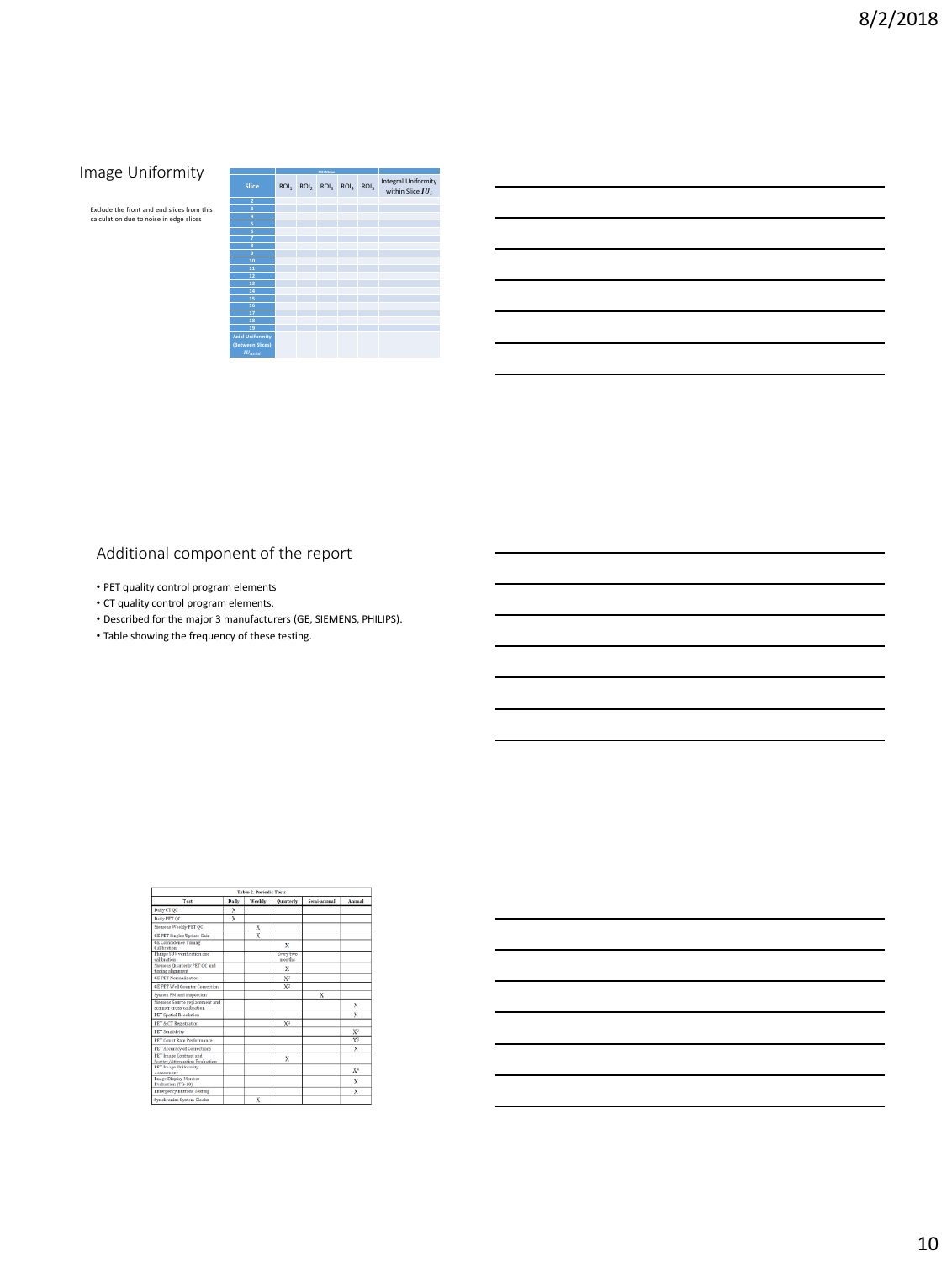| <b>Additional Daily Tests<sup>4</sup></b>                                 |   |  |  |  |  |  |
|---------------------------------------------------------------------------|---|--|--|--|--|--|
| <b>Restart Computers</b>                                                  |   |  |  |  |  |  |
| Manufacturer recommended CT<br>warm-up cycle and calibrations             | X |  |  |  |  |  |
| Archive patient data                                                      | v |  |  |  |  |  |
| Clear Scheduler                                                           | X |  |  |  |  |  |
| Clear local, network and film<br>queries                                  | X |  |  |  |  |  |
| <sup>1</sup> Or after the gantry is opened.                               |   |  |  |  |  |  |
| <sup>2</sup> Or if a detector module is replaced.                         |   |  |  |  |  |  |
| <sup>3</sup> Or if the electronic boards are replaced.                    |   |  |  |  |  |  |
| <sup>4</sup> Philips recommends this test to be done on a quarterly basis |   |  |  |  |  |  |

# SNMMI & JC : effort towards standardization

• Uniformity, resolution, contrast





Imaged using standard clinical acquisition. Reconstructed using standard clinical reconstruction.

*Courtesy of John Sunderland*